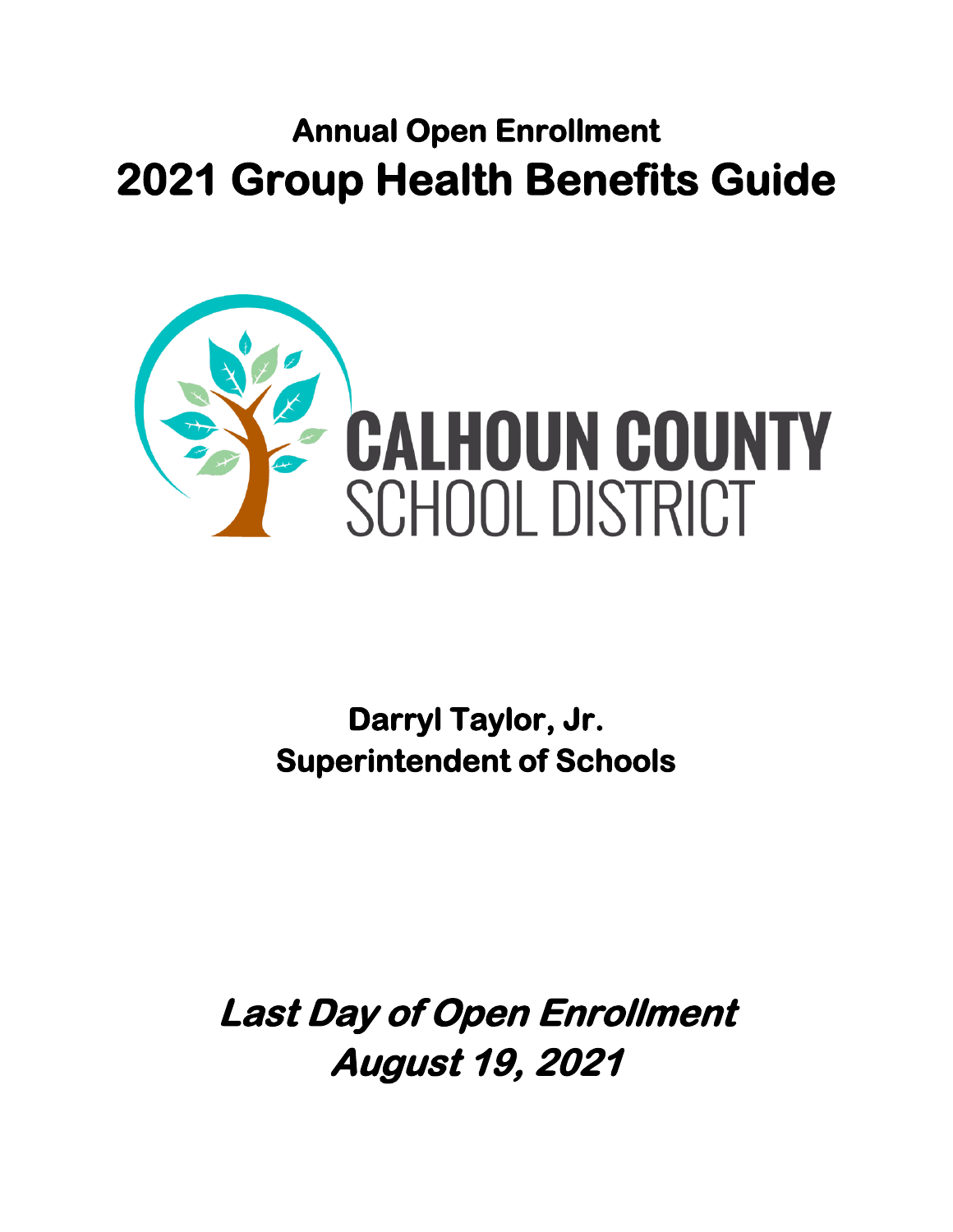#### **Welcome from Benefits Management**

Greetings Fellow Calhoun County School District Employee:

It is my pleasure to welcome you to the 2021 Open Enrollment for Group Health Benefits. The Annual Open Enrollment period is your once-a-year opportunity to make changes to your current benefit election and to review your covered dependents. The plan year for medical benefits begins on October 1, 2021 and continues through September 30, 2022. Health benefit elections made during Open Enrollment are generally binding for the entire plan year.

Calhoun County School District is committed to providing high quality benefits from you and your family. The diligent efforts of the Superintendent of Schools, School Board Members, Association of Calhoun Educators (ACE), and your Insurance Committee continue to demonstrate the results of an excellent partnership. Your benefits are a valuable part of your employment with the Calhoun County School District. Be sure you are making the most of them!

Open Enrollment of Dental and Vision Benefits will be in November with an effective date of January 1, 2022. Enrollment in the Flexible Spending Account (FSA), better known as the Cafeteria Plan or TASC Card will also be in November with an effective date of January 1, 2022.

Representatives from Liberty National, Colonial Insurance, and AFLAC will be available at your school. The principal will notify you when they are on your campus. You will be able to make plan changes at this time, but no later than August 19, 2021.

The enclosed 2021 Medical Benefits Guide includes a summary of your benefit plans, the eligibility requirements and instructions on how to enroll. The guide will be available through the Calhoun County School District website at [www.calhounflschools.org.](http://www.calhounflschools.org/)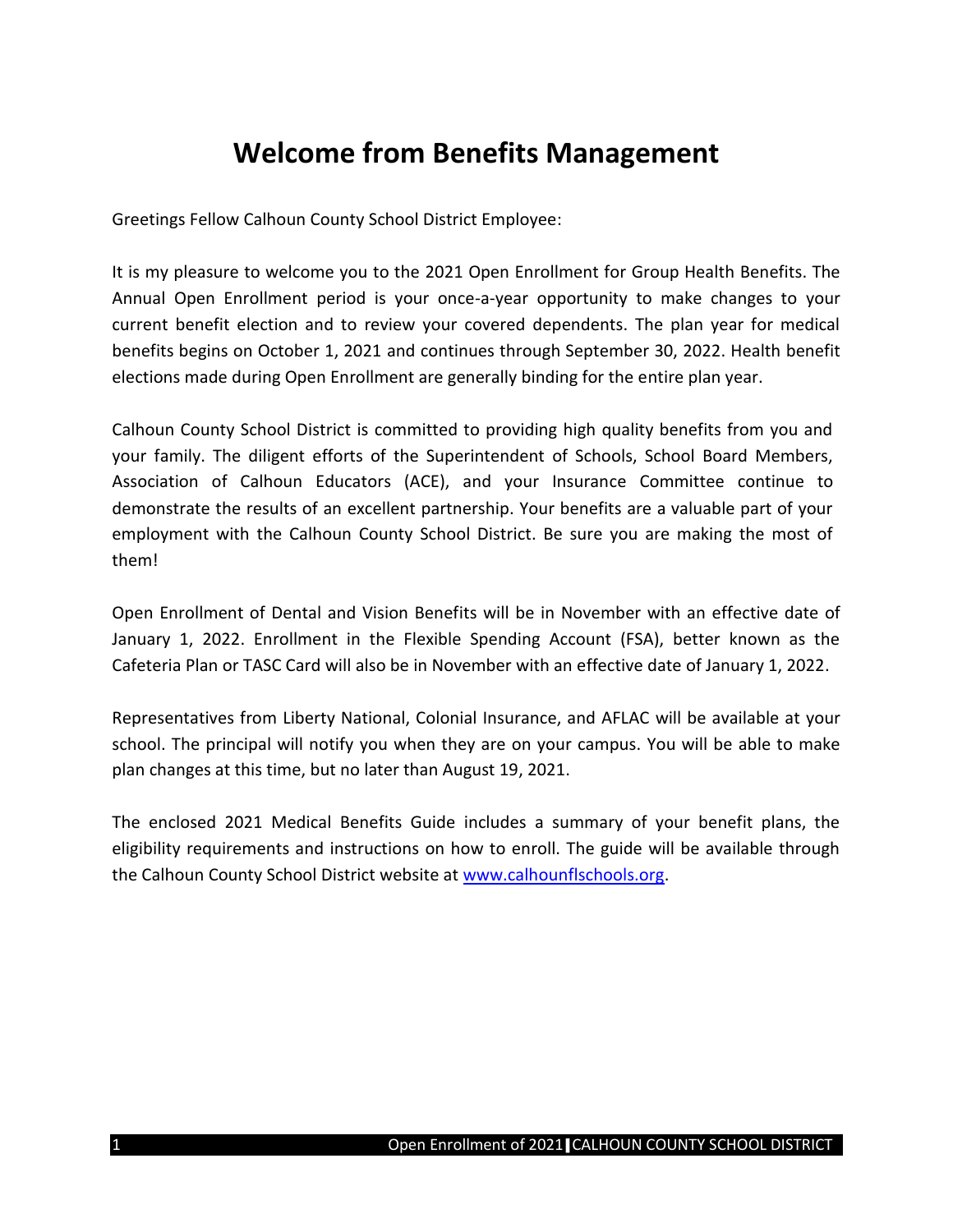## **What Should I Do?**

## 1 Review this Booklet

Open Enrollment is your one-time opportunity to review your current medical benefit elections and make any changes that may be needed for you and your family. Please take the time to familiarize yourself with the guide's contents. We hope that after your review this guide you will have a clear understanding of the changes that will be effective October 1, 2021 and how they may impact you and your covered dependents. You are important! That's why we work hard to provide you with affordable benefit options for you and your family.

# $2$  Make 2021 Elections

Forms included in this booklet must be returned to Rhonda O'Bryan by August 19, 2021 or your school secretary. Due to Covid-19 representatives from the Benefits Office will not be present at your school. You may call or email Rhonda to assistant you with enrollment, any questions to help complete the forms.

## 3 What if I want to make no changes to plan?

If you do not wish to make any changes to your plan, please select no changes on the enrollment form, sign and return your form along with dependent eligibility documentation to Rhonda O'Bryan through the County Mail, email, fax, or mail.

## 4 What if I don't want to return my form?

If you do not complete your enrollment form and return it to Rhonda by August 19, 2021, your benefits **will remain the same** as your previous year's election. I do urge you to please complete a form so we have a choice on file.

## 5 What if I want to waive the medical insurance?

If you are covered by another medical plan and do not wish to enroll with the Calhoun County School District, circle NA in Section one & sign Section 2 and return form to Rhonda O'Bryan.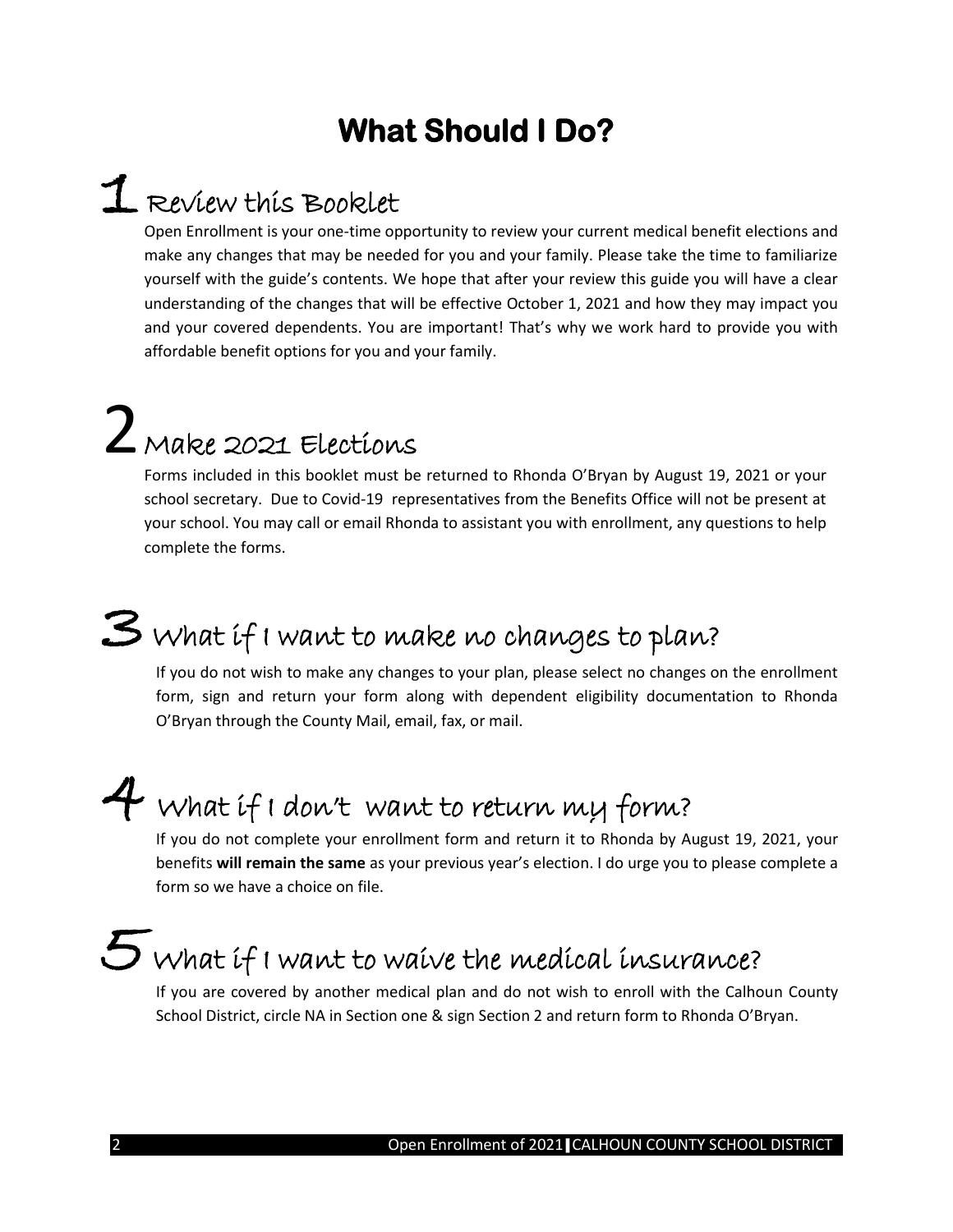## **Who is Eligible?**

#### Employees

Employees who work at least 20 hours per week and have completed the necessary waiting period, including those active employees eligible for coverage under Medicare are eligible for benefits.

#### Spouses

Spouses are eligible for coverage when they met all requirements of a legal marriage in the state of Florida. An ex-spouse does not meet eligibility criteria even if insurance coverage is specified by a judge in a divorce decree.

If you and your spouse are both employees and eligible for coverage, you will both receive the full board contribution for your coverage.

### Children

A covered employee's children are eligible for coverage until the end of the calendar month in which they turn 26. An eligible child includes the employee's natural born, adopted, foster, or step child(ren), and a child for whom the Covered Employee has been court-appointed as legal guardian or legal custodian.

There are provisions for continuing coverage for dependent children beyond the age of 26. If you feel you have a dependent who may meet this criteria and have not already submitted documentation to the Benefits Office, please contact Rhonda O'Bryan at 850-674-5927 ext 30 so that she can assist you with this process.

Grandchildren can only be covered up to 18 months of age and are only eligible if the parent remains covered.

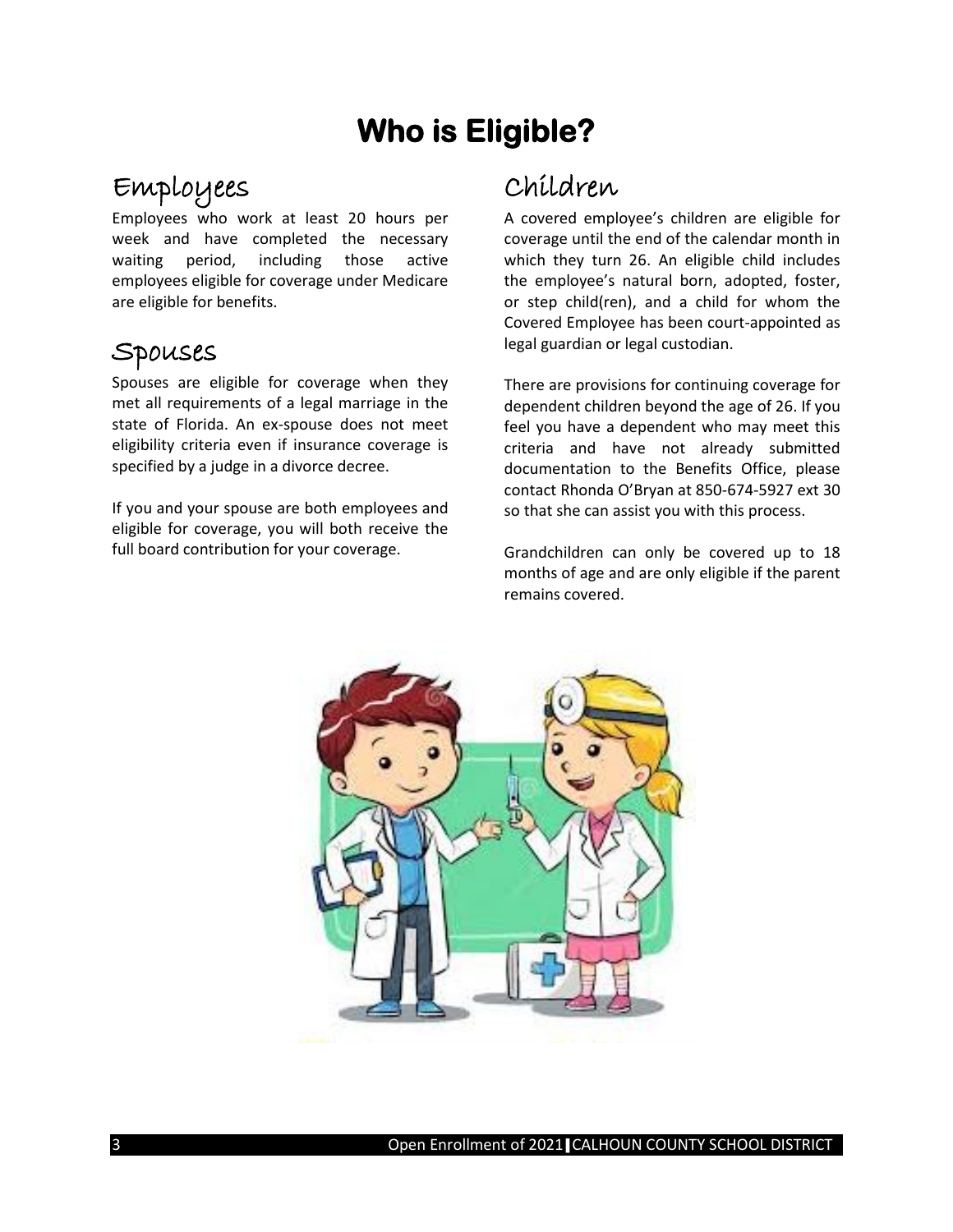## **Eligibility Documentation**

It is your responsibility to show that your dependent meets the eligibility requirements and to remove them when eligibility ends. Eligibility ends on the last day of the month in which the requirements are no longer met. The premium will be deducted for the entire plan year; however, dependents will not be covered until documentation is received. **All covered employees must provide the following documentation to the Benefits Department for any covered dependent by the end of the open enrollment period.**

| <b>Dependent Relationship</b>     | <b>Documentation Requirements*</b>                                    |                               |
|-----------------------------------|-----------------------------------------------------------------------|-------------------------------|
| Spouse                            | Copy of Marriage License                                              |                               |
| Natural Child                     | Copy of Birth Certificate (must list employee as a parent)            |                               |
| Step Child                        | Copy of Birth Certificate (must list employee's spouse as a parent)   |                               |
|                                   | and Marriage License                                                  |                               |
| <b>Adopted Child</b>              | <b>Adoption Certificate</b>                                           |                               |
| Legal Custody or Guardianship     | Court Order establishing legal guardianship                           |                               |
| Disable Dependents Over Age 26    | Social Security Disability Documentation. Disabled dependents are     |                               |
|                                   | eligible only if covered by the Calhoun County School District Health |                               |
|                                   | Plan prior to age 26.                                                 |                               |
| Adult Child (ages 19-26)          | Copy of Birth Certificate                                             |                               |
| Grandchildren (EE's child must be | UNDER 19 MONTHS OLD                                                   | <b>OVER 18 MONHS OLD</b>      |
| listed as parent on birth         | Copy of Birth Certificate                                             | Legal Custody or Guardianship |
| certificate and remain covered)   |                                                                       | documentation                 |

\*The previous year's U.S. Tax Return showing you claimed the dependent can also be used to establish eligibility.

## **Premium Information**

### Payroll Deductions

Premiums are due in advance: therefore deductions begin one month before coverage is effective. Deductions for October 1, 2021 coverage will be taken from your September paycheck. Be sure to check your paystub to ensure 2021 elections are correct.

## When will your insurance end**?**

For 9 and 10 month employees: If you work to the end of the contract year, your benefits will end on September 30, 2022. If you resign prior to the end of the school year your benefits will end the last day of the month in which you paid for coverage from your last paycheck.

For 12 month employees: Your benefits will end the last day of the month in which you pay for coverage from your last paycheck.

## What is the amount of the Board Contribution?

The Calhoun County School Board contributes \$448.59 per month for health insurance for each eligible employee.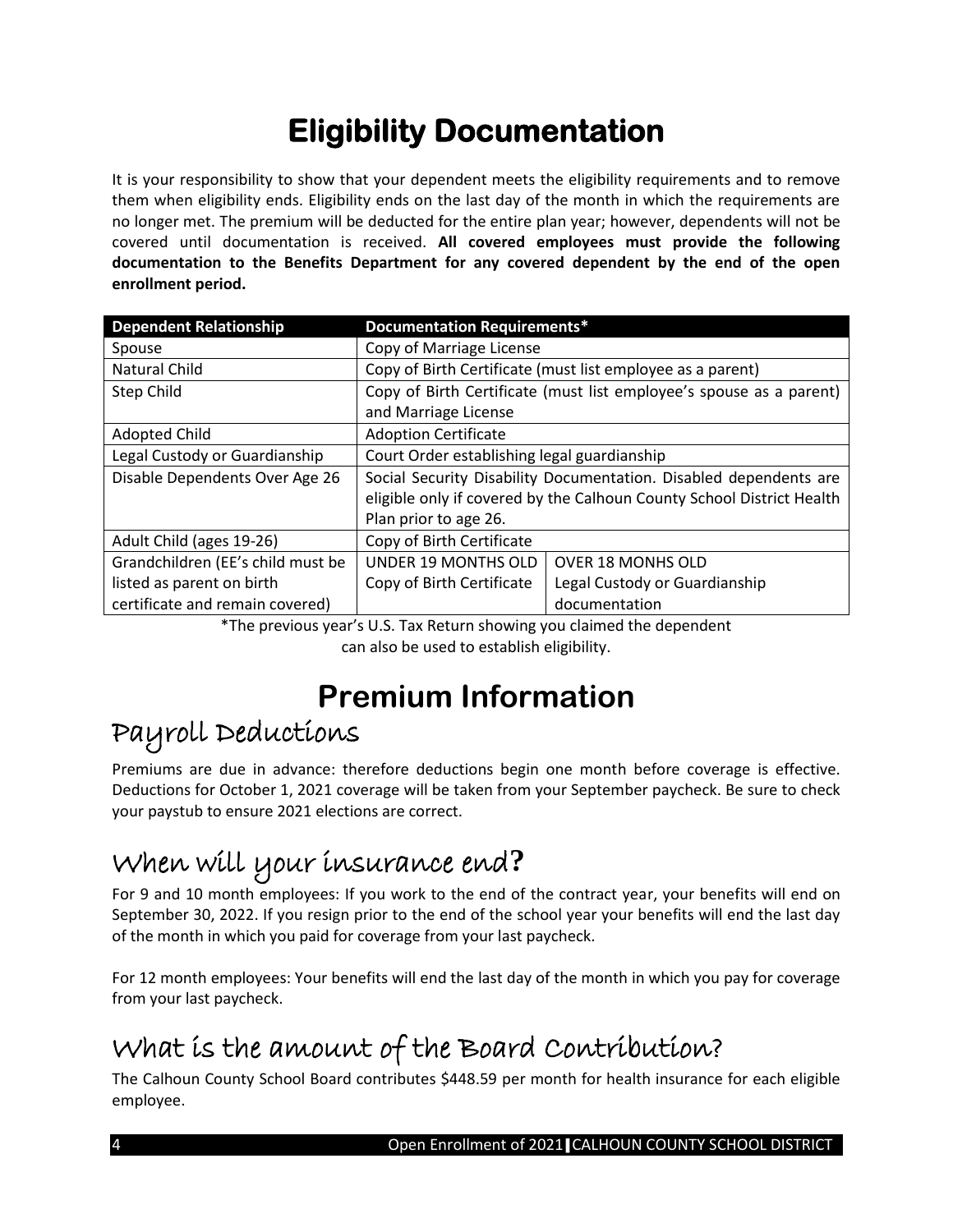## What is a Life Status Change?

**A Life Status Change** is an event recognized as qualifying an employee to make changes in benefit selections at a time other than an Annual Enrollment Period. **Any request to make changes in benefit selections must be submitted in writing within 30 days of any applicable event.** The following events are Life Status Changes.

- Marriage
- Divorce, annulment or legal separation
- Birth or adoption of a child
- Death of a spouse
- Termination of a spouse's employment
- Enrollment in Medicare or Medicaid
- A change in the benefit plan available to the Employee's spouse
- A change in the Employee's or his or her spouse's employment status that affects either person's eligibility for benefits
- A loss of health coverage through another provider, proof of prior coverage is required.

### What about basic life insurance?

All regularly employed employees receive \$20,000 of term life insurance at no cost to them. Employees 65 or over receive a decreased value. Once an employee reaches age 65; the value of the life insurance decreases and continues to decrease every 5 years thereafter.

### What does self-insured mean?

Being self-insured means that the District sets aside a pool of money to pay the insurance claims for all of its employees. Any time you pay premiums (payroll deductions) for coverage, it goes into this pool along with the District's money. The District then uses this money to pay a share of your costs for health services.

So the less money we pay to doctors and other health care providers and prescriptions, the less money the District spends. That means it pays to shop around and always use network providers. Many organizations with group health insurance plans are fully insured rather than self-insured. However, being self-insured allows us to save our employees money by keeping health insurance premiums lower.

### What health insurance plans are offered?

Calhoun County School Board offers four (4) health plans to choose from through Blue Cross and Blue Shield of Florida., known as Florida Blue.



*A full Summary of Benefits and Coverage can be viewed at [www.calhounflschools.org](http://www.calhounflschools.org/) You can also call 1-800-352-2583 or visit [www.floridablue.com](http://www.floridablue.com/)*